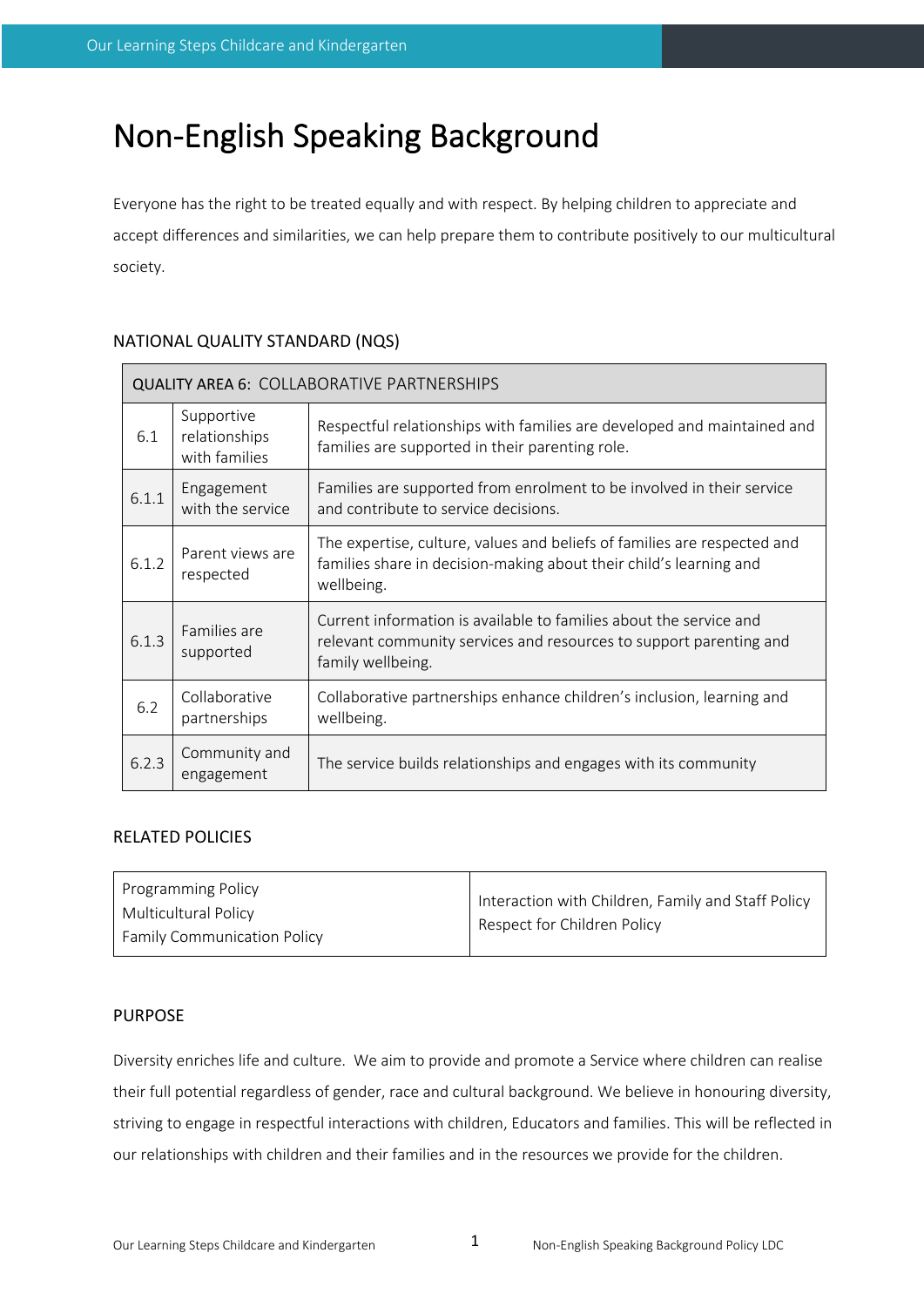### SCOPE

This policy applies to children, families, staff, management and visitors of the Service.

#### IMPLEMENTATION

The term "culturally and linguistically diverse" (CALD) is commonly used to describe people who have a cultural heritage different from that of the dominant Anglo Australian culture, replacing the previously used term of people from a "non-English speaking background" (NESB).

## Management/ Nominated Supervisor will ensure:

- Enrolment and Orientation information can be translated into the family's home language.
- If any family of a child enrolled at the Service is not fluent with the English language, policies and other Service information will be provided to that family in a language that is readily understood by the family.
- An interpreting service is accessible to ensure clear communication between the service and family. Support from interpreting services is available if communication is difficult between staff, children and families.
	- o Translating and Interpreting Service 131 450
	- o Website: www.tisnational.gov.au
- General information, resources and support is obtained from the Department of Education and Training as required.
- Families have the opportunity to influence and shape the Service, to review Service policies, and to contribute to Service decisions with language not being a barrier or hindrance in the process.
- Information, including brochures and factsheets are available to families about Community Services and resources to support parenting and family wellbeing in their chosen language.
- The expertise of families is recognised, encouraging them to participate in decision making about their child's learning and wellbeing that are respectful to the family's cultural background.
- Families have opportunities and are supported to be involved in the program and in Service activities that are presented in a way that does limit them to English speaking families.

# Educators will:

• Provide a program and environment that is inclusive of all children and families, promoting to children the importance of showing acceptance of different and diverse cultural practice including home language.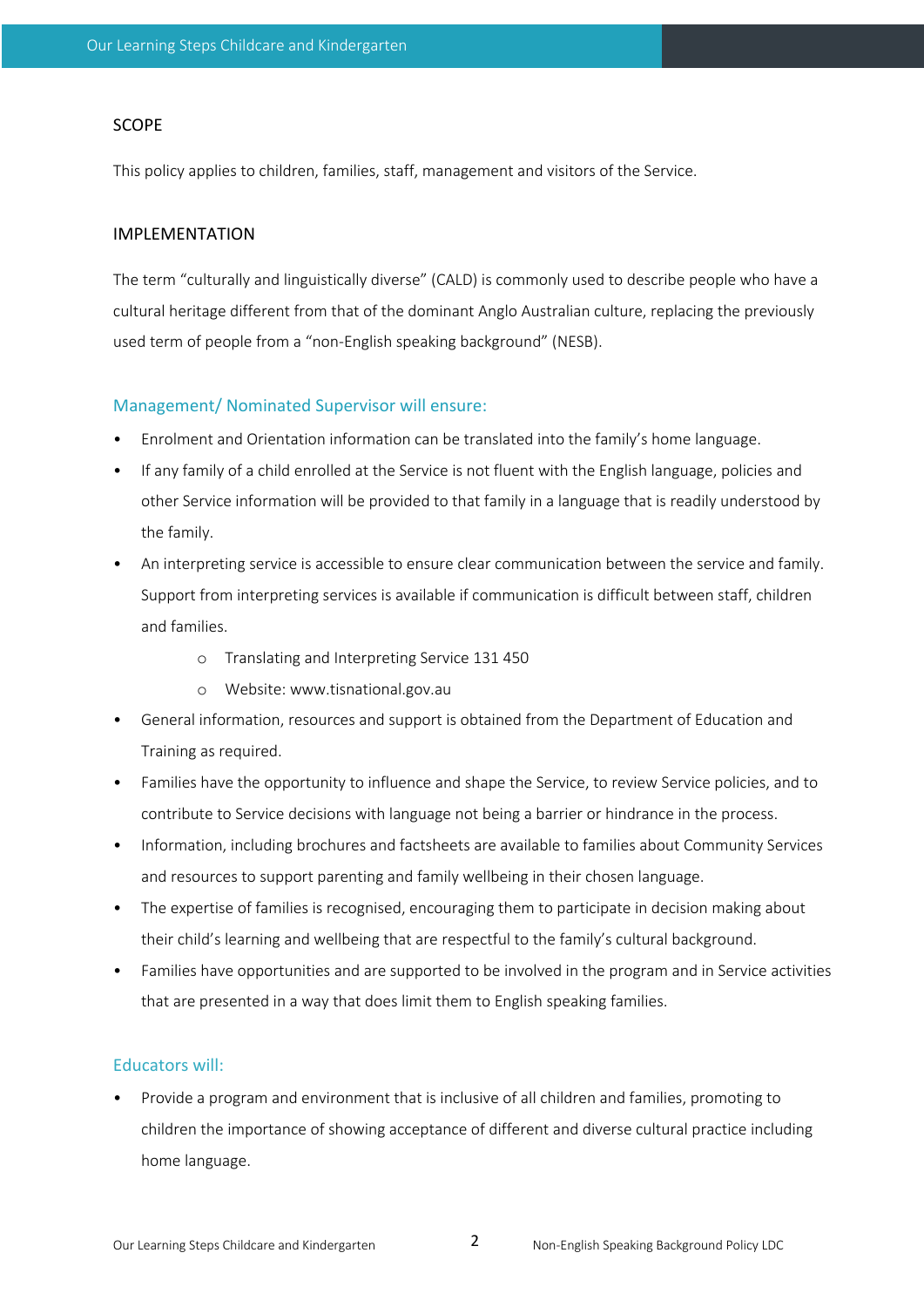- Explore different cultures within the Service and encourage children to learn about other cultures as well as their own.
- Consider the cultural and linguistic backgrounds of all the children in the program and learn common words to assist the child and family.
- Be aware of interpretations of body language that may vary across cultures.
- Pronounce and spell children's name correctly.
- Find out which festivals are important to the children and family to include in the program.
- Use books, posters, and resources incorporating various languages in their classroom.
- Ensure that toys and resources represent a variety of cultures and are available as part of the everyday program.
- Be aware of taking a tokenistic approach when celebrating cultural diversity.
- Embed cultural diversity within the program.
- Support the maintenance of a child's first language according to parent's wishes.
- Actively seek information from parents to ensure experiences are implemented in a respectful manner.

#### Source

Australian Children's Education & Care Quality Authority. (2014).

Early Childhood Australia Code of Ethics. (2016).

Giugni, M. (n.d.). Exploring multiculturalism, anti bias and social justice in children's services: https://multiverse.com.au/images/downloads/exploring-multiculturalism.pdf

Guide to the Education and Care Services National Law and the Education and Care Services National Regulations. (2017).

Guide to the National Quality Standard. (2017).

Revised National Quality Standard. (2018).

*Continued on the next page:*